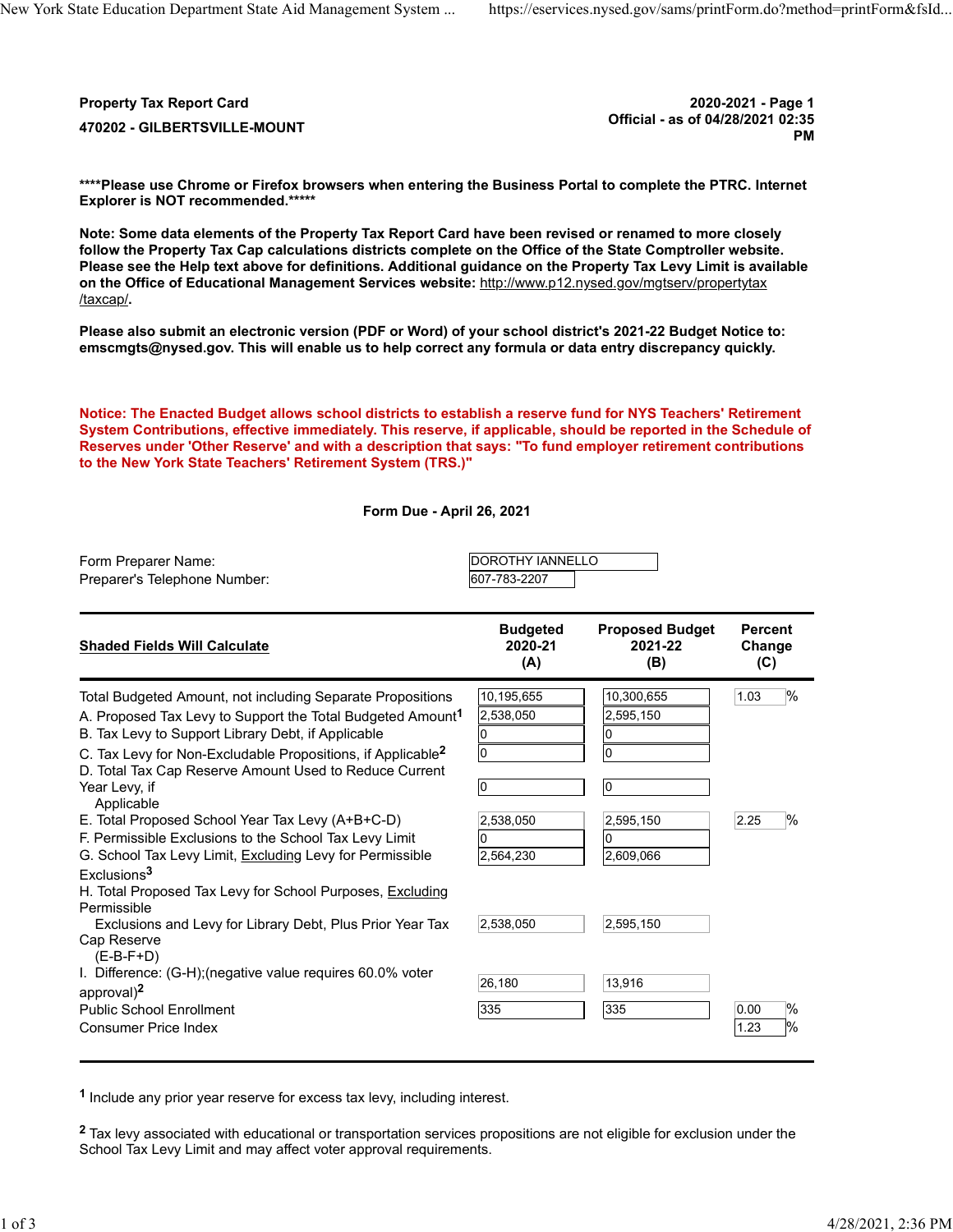$^{\textbf{3}}$  For 2021-22, includes any carryover from 2020-21 and excludes any tax levy for library debt or prior year reserve for excess tax levy, including interest.

|                                          |                                                                                                                                                                |                                                                                                                          | <b>Actual 2020-21</b><br>(D) | Estimated 2021-22<br>(E)                             |                                                                                             |
|------------------------------------------|----------------------------------------------------------------------------------------------------------------------------------------------------------------|--------------------------------------------------------------------------------------------------------------------------|------------------------------|------------------------------------------------------|---------------------------------------------------------------------------------------------|
| Percent of the Total Budget              | Adjusted Restricted Fund Balance<br>Assigned Appropriated Fund Balance<br><b>Adjusted Unrestricted Fund Balance</b><br>Adjusted Unrestricted Fund Balance as a |                                                                                                                          | 2,151,247<br>$\%$            | 3,340,166<br>%                                       |                                                                                             |
|                                          |                                                                                                                                                                | <b>Schedule of Reserve Funds</b>                                                                                         |                              |                                                      |                                                                                             |
| <b>Reserve Type</b>                      | <b>Reserve Name</b>                                                                                                                                            | Reserve Description 3/31/21 Actual                                                                                       | <b>Balance</b>               | 6/30/21<br><b>Estimated</b><br><b>Ending Balance</b> | Intended Use of the<br>Reserve in the<br>2021-22 School Year<br>(Limit 200<br>Characters)** |
|                                          | Property Loss, Liability, or Other Reserve.                                                                                                                    | Note: Be sure to click on the Save button at the bottom after each additional Reserve you add under Capital,             |                              |                                                      |                                                                                             |
| Capital                                  | <b>FACILITIES</b><br><b>IMPROVEMENT</b><br><b>RESERVE</b>                                                                                                      | For the cost of any<br>object or purpose for<br>which bonds may be<br>issued.                                            | 376,147                      | 616,147                                              | No intended use for<br>2021-22. Future use for<br>voter approved capital<br>projects        |
| Capital                                  | TRANSPORTATIONFor the cost of any<br><b>VEHICLE</b><br><b>RESERVE</b>                                                                                          | object or purpose for<br>which bonds may be<br>issued.                                                                   | 311,927                      | 1,151,927                                            | If Voter Approved,<br>intend to purchase 2<br><b>Buses in 2021-22</b>                       |
| Repair                                   |                                                                                                                                                                | For the cost of repairs<br>to capital<br>improvements or<br>equipment.                                                   |                              |                                                      |                                                                                             |
| Workers<br>Compensation                  |                                                                                                                                                                | For self-insured<br>Workers<br>Compensation and<br>benefits.                                                             |                              |                                                      |                                                                                             |
| Insurance                                |                                                                                                                                                                | Unemployment UNEMPLOYMENT For reimbursement to 120,616<br>the State<br>Unemployment<br>Insurance Fund.                   |                              | 195,616                                              | No Intended Use for<br>2021-22                                                              |
| Reserve for Tax<br>Reduction             |                                                                                                                                                                | For the gradual use of<br>the proceeds of the<br>sale of school district<br>real property.                               |                              |                                                      |                                                                                             |
| Mandatory<br>Reserve for Debt<br>Service | <b>DEBT SERVICE</b>                                                                                                                                            | For proceeds from the 218,988<br>sale of district capital<br>assets or<br>improvement,<br>restricted to debt<br>service. |                              |                                                      | No Intended Use for<br>2021-22                                                              |